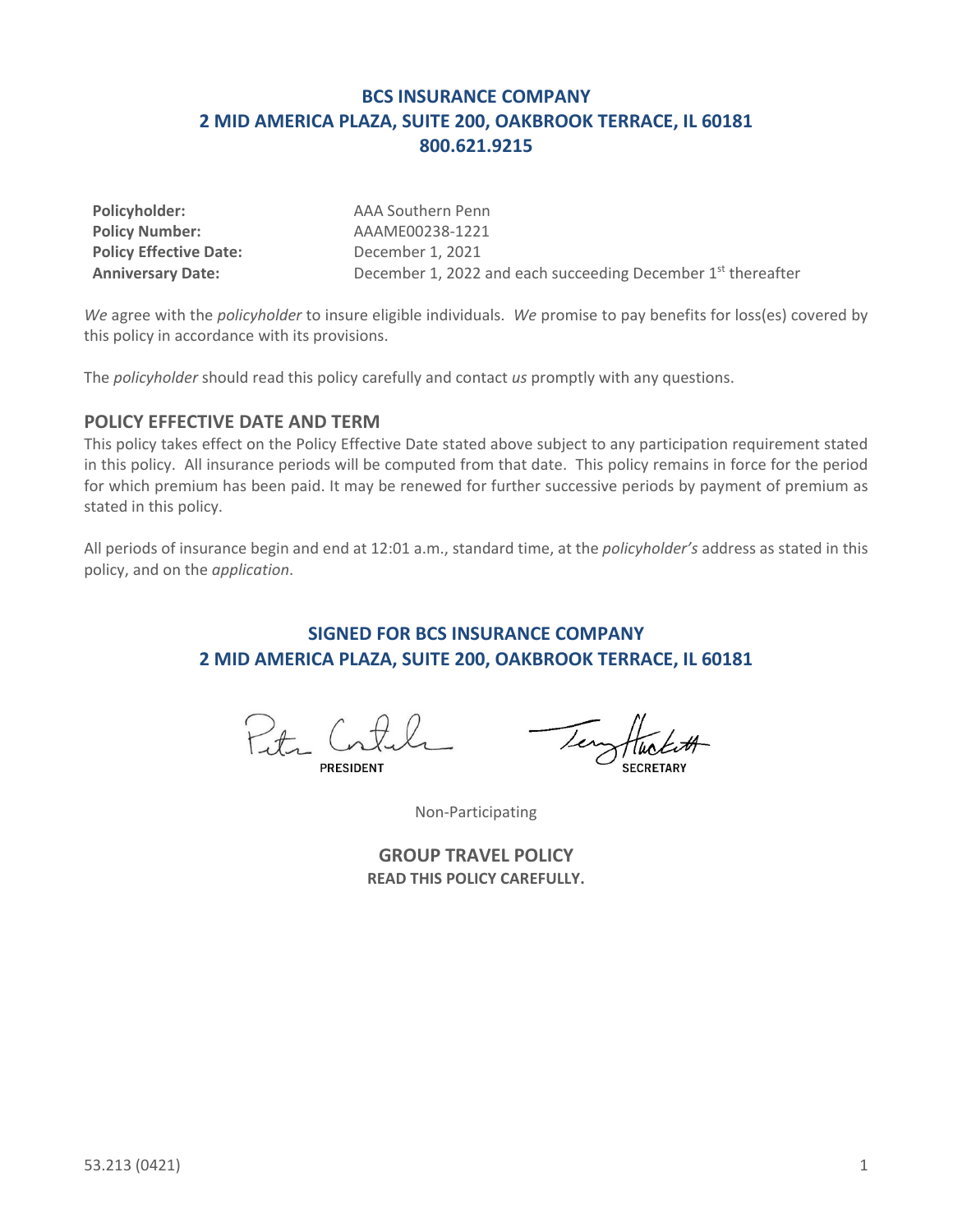## **TABLE OF CONTENTS**

| <b>SCHEDULE OF BENEFITS</b>              | 3  |
|------------------------------------------|----|
| <b>DEFINITIONS</b>                       | 4  |
| <b>DESCRIPTION OF COVERAGES</b>          | 6  |
| TRIP INTERRUPTION COVERAGE<br>А.         | 6  |
| <b>GENERAL EXCLUSIONS</b>                | 7  |
| WHEN THE COVERAGE BEGINS AND ENDS        | 8  |
| <b>PREMIUM</b>                           | 9  |
| <b>GENERAL PROVISIONS AND CONDITIONS</b> | 10 |

#### **ATTACHMENTS:**

- State Amendments Pennsylvania
- Endorsements
	- Vehicle Return
- Premium Schedule
- Assistance Services
	- Assistance Service A 24-Hour Assistance
	- Assistance Service B Concierge Service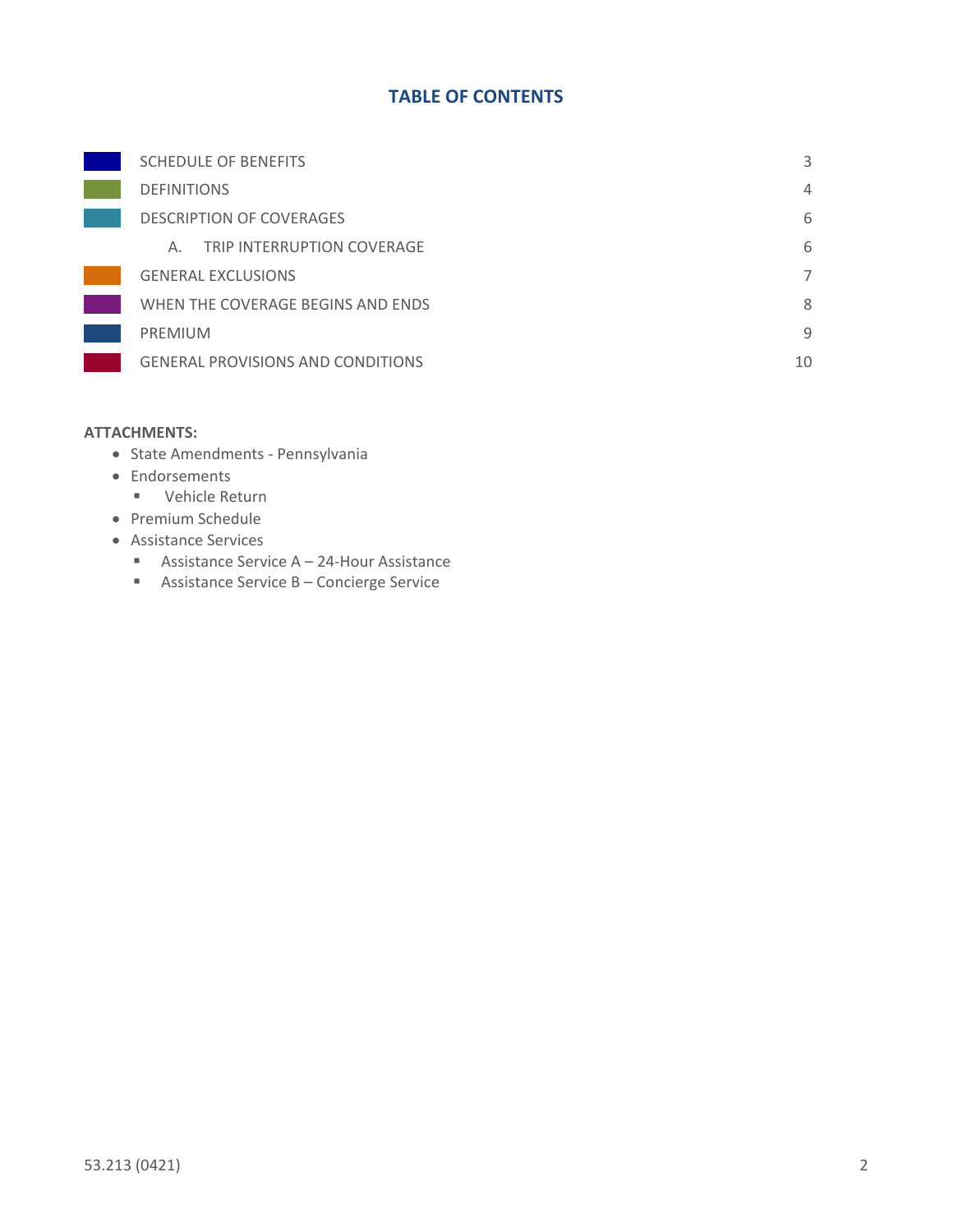# **SCHEDULE OF BENEFITS**

<span id="page-2-0"></span>

| <b>PREMIER</b>                                                                    |                                                                                         |  |  |
|-----------------------------------------------------------------------------------|-----------------------------------------------------------------------------------------|--|--|
| Eligibility:                                                                      | Premier members of AAA Southern Penn are eligible upon enrollment.                      |  |  |
|                                                                                   | All members are subject to a 48-hour waiting period for upgrades to Premier membership. |  |  |
| <b>Benefits (by level/type)</b>                                                   |                                                                                         |  |  |
| \$1,500.00<br>Trip Interruption, Per Trip, Per Insured Person or Covered Traveler |                                                                                         |  |  |
| \$500.00<br><b>Vehicle Return, Per Trip</b>                                       |                                                                                         |  |  |

**THIS SCHEDULE OF BENEFITS CANCELS AND REPLACES ALL OTHER SCHEDULES PREVIOUSLY ISSUED UNDER THIS POLICY. IT OUTLINES POLICY FEATURES. THE FOLLOWING PAGES PROVIDE A COMPLETE DESCRIPTION OF THE PROVISIONS OF THIS POLICY.**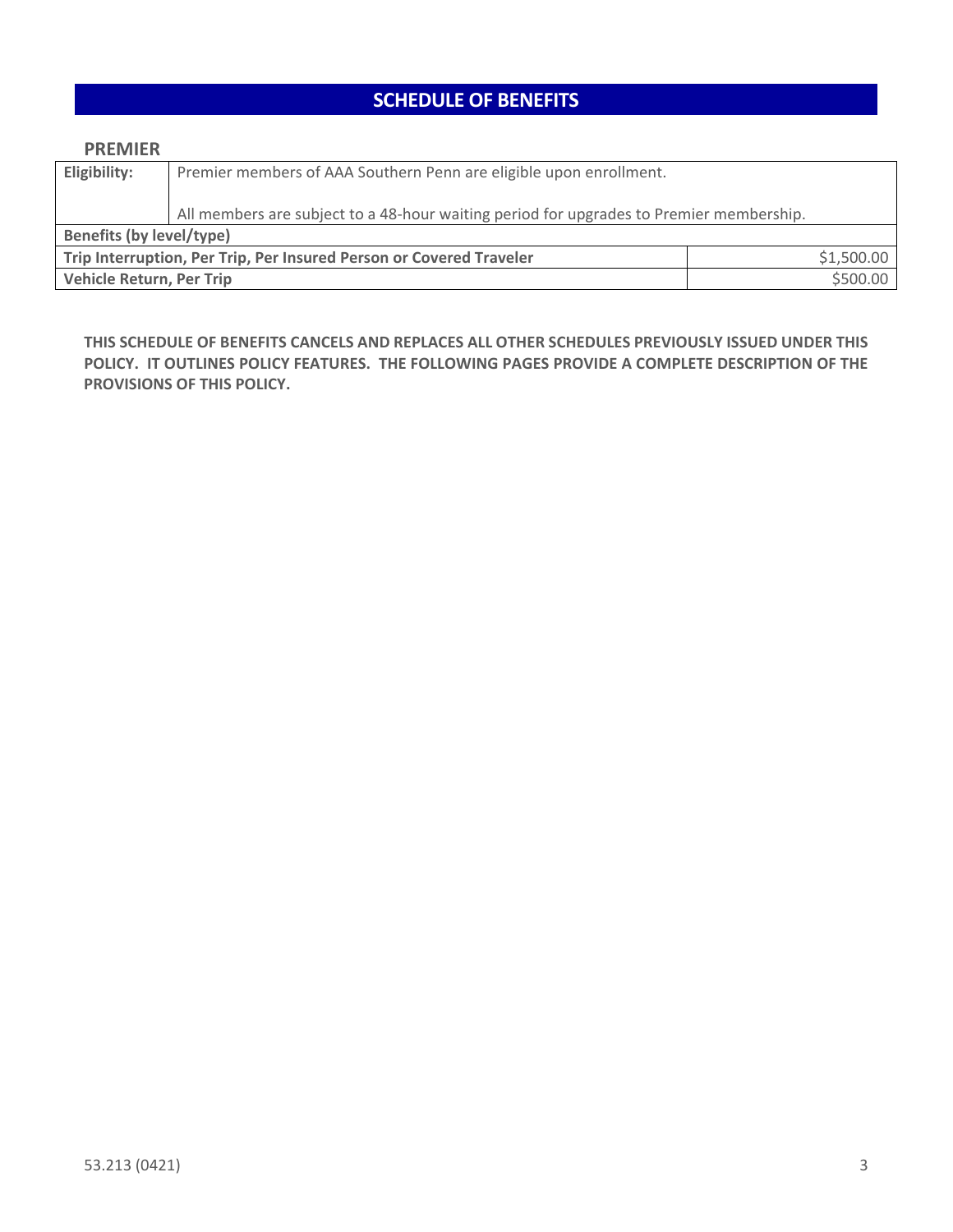# **DEFINITIONS**

<span id="page-3-0"></span>Throughout this policy, words and any form of the word appearing in italics are defined in this section.

| <b>Accident</b>                   | An unexpected, unintended, unforeseeable event causing injury or death to the<br>insured person or covered traveler; or causing damage to the motor vehicle or rental<br>car which prevents the vehicle from being driven.                                                                                                                                                                                                                                                                                                                                                                           |
|-----------------------------------|------------------------------------------------------------------------------------------------------------------------------------------------------------------------------------------------------------------------------------------------------------------------------------------------------------------------------------------------------------------------------------------------------------------------------------------------------------------------------------------------------------------------------------------------------------------------------------------------------|
| <b>Accommodation</b>              | Temporary lodging in an establishment licensed to provide temporary lodging to<br>paying guests.                                                                                                                                                                                                                                                                                                                                                                                                                                                                                                     |
| <b>Common carrier</b>             | A company that is licensed to carry passengers on land, water, or in the air for a fee,<br>not including car rental companies.                                                                                                                                                                                                                                                                                                                                                                                                                                                                       |
| <b>Covered traveler</b>           | A person who is an immediate family member and is traveling with the insured person.                                                                                                                                                                                                                                                                                                                                                                                                                                                                                                                 |
| <b>Epidemic</b>                   | A contagious disease recognized or referred to as an epidemic by a representative of<br>the World Health Organization (WHO) or an official government authority.                                                                                                                                                                                                                                                                                                                                                                                                                                     |
| <b>Family member</b>              | The AAA member's spouse, civil union partner or domestic partner; children and step-<br>children (including children who are or are in the process of becoming adopted);<br>parents and step-parents; siblings; grandparents and grandchildren; in-laws (mother,<br>father, son, daughter, brother, sister).                                                                                                                                                                                                                                                                                         |
| <b>Illness</b>                    | A sickness, infirmity, or disease that causes a loss that begins during a trip.                                                                                                                                                                                                                                                                                                                                                                                                                                                                                                                      |
| <b>Immediate family</b><br>member | The AAA member's spouse, civil union partner or domestic partner; children and step-<br>children (including children who are or are in the process of becoming adopted) under<br>the age of 21; parents, step-parents, siblings, grandparents, and grandchildren who<br>reside with the insured person.                                                                                                                                                                                                                                                                                              |
| <b>Injury</b>                     | Bodily injury caused by an accident occurring during a trip, and resulting directly and<br>independently of all other causes of loss.                                                                                                                                                                                                                                                                                                                                                                                                                                                                |
| <b>Insured person</b>             | A person:<br>1. Who is a member of an Eligible Class of persons as described in the Eligibility Class<br>section of the Schedule of Benefits;<br>2. For whom premium has been paid; and<br>3. While covered under this policy.<br>An insured person may be Primary or Secondary. Primary insured person is a AAA<br>member possessing the primary membership in a household. Secondary insured                                                                                                                                                                                                       |
| <b>Mechanical breakdown</b>       | person is any AAA member possessing an Associate membership in a household.<br>A mechanical issue which prevents the vehicle from being driven. Mechanical<br>breakdown does not include running out of gas, tire trouble, or failure to perform<br>routine maintenance.                                                                                                                                                                                                                                                                                                                             |
| <b>Motor vehicle</b>              | A self-propelled private passenger vehicle, or a towable trailer, which is a type both<br>designed and required to be licensed for use on public roads. Motorcycles and<br>recreational vehicles (such as motorhomes, campers, or similar) are included. The<br>term motor vehicle does not include:<br>Trucks (except for pickup trucks and vans);<br>1.<br>Motorbikes and all-terrain vehicles;<br>2.<br>3. Off-road vehicles;<br>4. Vehicles that don't have to be licensed;<br>Vehicles that are used for commercial or livery purposes, including limousines; or<br>5.<br>6. Other conveyances. |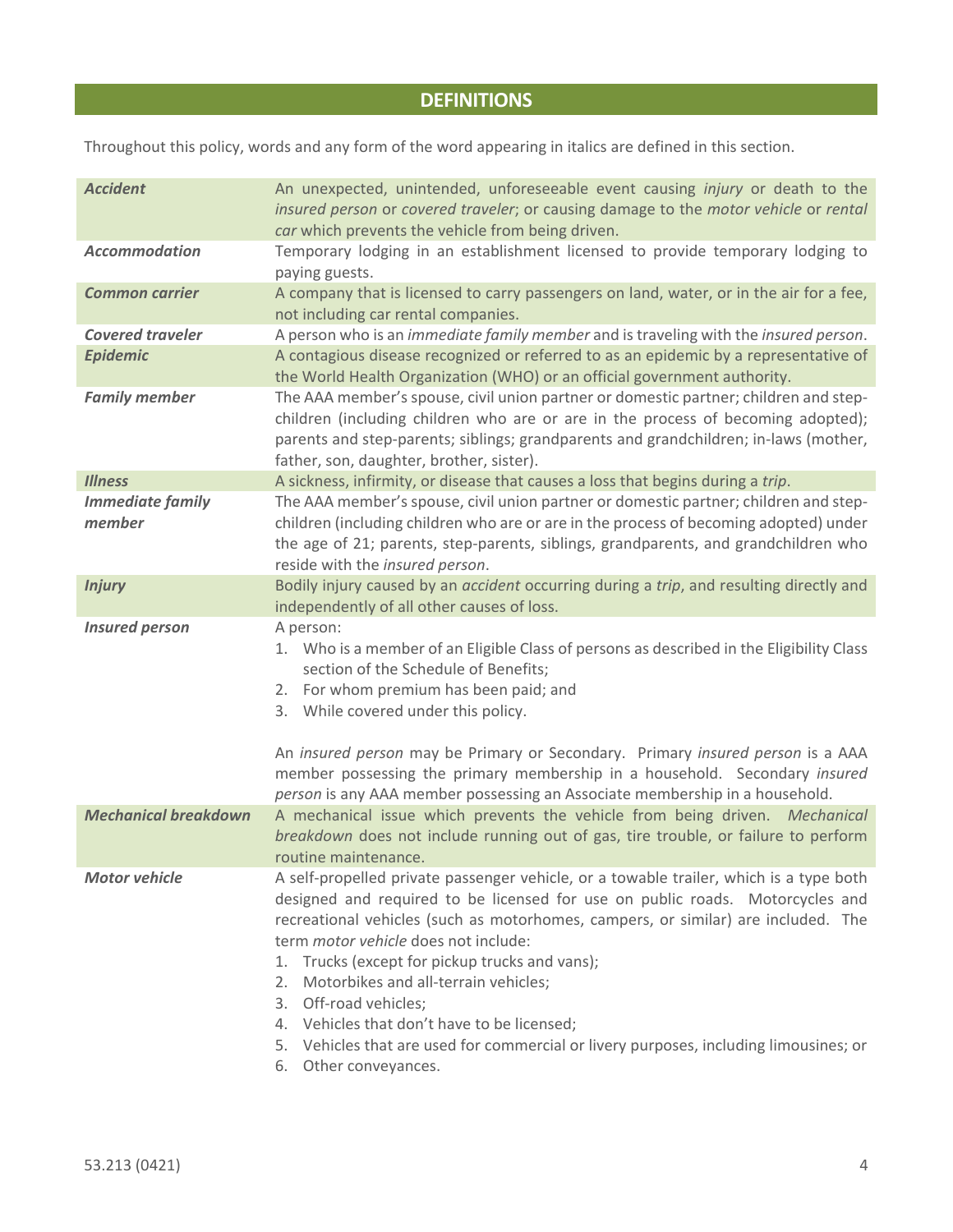| <b>Natural disaster</b>  | An event, including but not limited to wind storm, rain, snow, sleet, hail, lightning,<br>dust or sand storm, earthquake, tornado, flood, volcanic eruption, wildfire or other<br>similar event that:<br>1. Is due to natural causes; and<br>2. Results in widespread severe damage such that the area of damage is officially<br>declared a disaster area and the area is deemed to be uninhabitable or dangerous.                                                                                                                                                                                                            |
|--------------------------|--------------------------------------------------------------------------------------------------------------------------------------------------------------------------------------------------------------------------------------------------------------------------------------------------------------------------------------------------------------------------------------------------------------------------------------------------------------------------------------------------------------------------------------------------------------------------------------------------------------------------------|
| <b>Pandemic</b>          | An epidemic that is recognized or referred to as a pandemic by a representative of the<br>World Health Organization (WHO) or an official government authority.                                                                                                                                                                                                                                                                                                                                                                                                                                                                 |
| <b>Physician</b>         | A licensed practitioner of the healing arts acting within the scope of their license. The<br>attending physician may not be: (a) an insured person; (b) an insured person's spouse,<br>civil union partner or domestic partner; (c) a person booked to accompany an insured<br>person on a trip; or (d) a person who is related to an insured person, an insured<br>person's spouse, civil union partner or domestic partner, child, parent, or sibling.                                                                                                                                                                       |
| <b>Policy territory</b>  | 1. For Trip Interruption, Vehicle Return, Stolen Baggage/Personal Effects, and<br>Baggage: Outside of a 50] mile radius from the insured person's primary residence<br>but within the US, Puerto Rico, Mexico and Canada.<br>2. For all other coverages (including Emergency Medical Transportation,<br>Repatriation of Remains, and Travel Accident): Outside of a 50 mile radius from<br>the insured person's primary residence, worldwide.                                                                                                                                                                                  |
| <b>Policyholder</b>      | The organization to whom this policy was issued.                                                                                                                                                                                                                                                                                                                                                                                                                                                                                                                                                                               |
| <b>Primary residence</b> | The insured person's permanent and main home for legal and tax purposes. It does<br>not include any secondary or vacation home or residence.                                                                                                                                                                                                                                                                                                                                                                                                                                                                                   |
| <b>Rental car</b>        | A motor vehicle that is rented by the insured person and evidenced be a car rental<br>agreement. The term rental car does not include:<br>1. Motorcycles, motorbikes, and all-terrain vehicles;<br>2. Trucks;<br>3. Campers, trailers, and recreational vehicles;<br>4. Off-road vehicles;<br>5. Vehicles that do not have to be licensed;<br>6. Vehicles that are used for commercial or livery purposes, including limousines; or<br>7. Other conveyances.                                                                                                                                                                   |
| Severe weather           | The local government or the National Weather Service issues an advisory against<br>1.<br>travel as a result of rain, snow, or wind; or<br>2. A "state of emergency" due to weather is declared by the federal, state, or local<br>government.                                                                                                                                                                                                                                                                                                                                                                                  |
| <b>Terrorist event</b>   | An act, outside the context of declared or undeclared war or of any form of unrest or<br>civil disturbance, committed by one or more persons, neither enlisted nor<br>commissioned in the armed forces of any nation state, for the express or implied<br>purpose of achieving a political, ethnic, or religious goal which causes physical damage<br>to humans, property or infrastructure.                                                                                                                                                                                                                                   |
| <b>Trip</b>              | A planned round-trip travel to and from a place at least 50 miles from the insured<br>person's primary residence. A trip does not include travel to receive health care or<br>medical treatment of any kind, vehicle repairs, or commuting to and from work.<br>A trip:<br>1. Does not exceed, and was not planned to exceed, 45 consecutive days;<br>2. Was intended to include at least one overnight stay;<br>3. For Vehicle Return: Is a driving trip taken by motor vehicle or rental car; and<br>4. For all other coverages: Is a trip taken by motor vehicle, rental car, common<br>carrier, or a combination of these. |
| We, Us, or Our           | <b>BCS Insurance Company.</b>                                                                                                                                                                                                                                                                                                                                                                                                                                                                                                                                                                                                  |
| 53.213 (0421)            | 5                                                                                                                                                                                                                                                                                                                                                                                                                                                                                                                                                                                                                              |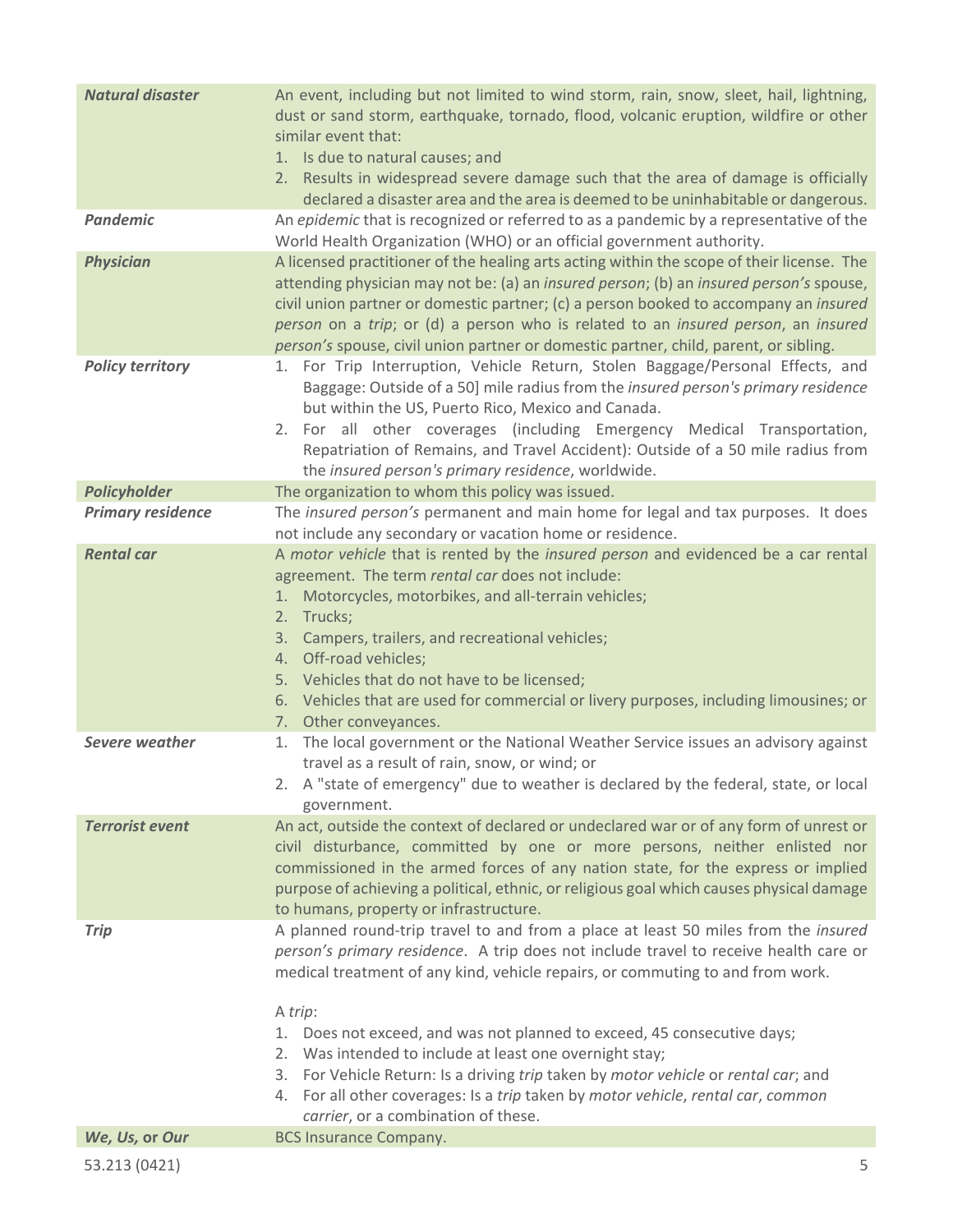## **DESCRIPTION OF COVERAGES**

#### <span id="page-5-1"></span><span id="page-5-0"></span>**A. TRIP INTERRUPTION COVERAGE**

Coverage applies to the *insured person* and any *covered traveler* during each *trip* within the *policy territory* when the *insured person* is traveling by *motor vehicle*, *rental car*, *common carrier*, or a combination of these. The coverage will provide reimbursement for out-of-pocket expenses incurred by the *insured person* or *covered traveler* up to the limit specified in the Schedule of Benefits for:

- i. The cost of additional *accommodations* and meal expenses: and (if applicable)
- ii. The cost of substitute transportation to continue the *trip*.

The following conditions apply:

- a. The expenses incurred must be due to an overnight interruption of the *trip*; and
- b. Only expenses incurred within the first 96 hours of the initial interruption of the *trip* are covered.

#### **Covered reasons:**

- 1. Vehicle disablement due to *mechanical breakdown* (excluding tire trouble), verified by garage or repair facility or rental car company report.
- 2. *Accident* involving *motor vehicle* or *rental car*, verified by a police report.
- 3. Theft of *motor vehicle* or *rental car*, verified by a police report.
- 4. *Illness*, *injury*, or death of the *insured person*, *covered traveler*, *insured person's family member*, or an individual that lives with the *insured person* (including being diagnosed with an *epidemic* or *pandemic* disease such as COVID-19).

The following conditions apply:

- a. For interruptions due to *illness* or *injury* of the *insured person* or *covered traveler*, a *physician* must recommend that the person interrupt the *trip* due to the severity of the person's condition.
- b. For interruptions due to *illness* or *injury* of the *insured person's family member* or an individual that lives with the *insured person*, the *illness* or *injury* must be life threatening, require hospitalization, or he or she must require the *insured person's* care.
- c. The *insured person* or *covered traveler* must not have traveled against the orders or advise of any government or other public authority at any location to, from, or through which the *insured person* or *covered traveler* is traveling during the *trip*.
- 5. *Natural disaster*.
- 6. *Severe weather*.

**IMPORTANT:** Please refer to the Schedule of Benefits to confirm the applicable limit.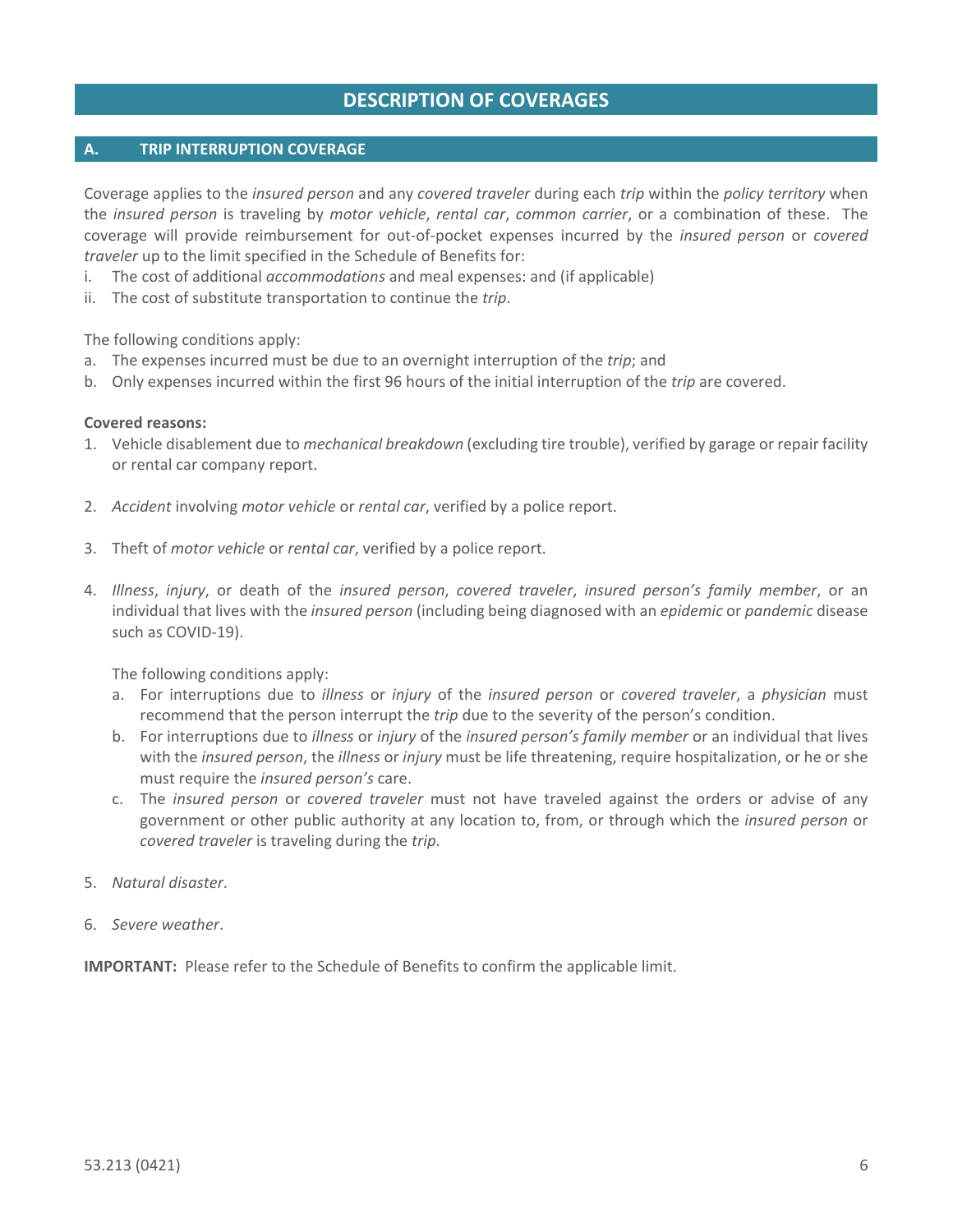## **GENERAL EXCLUSIONS**

<span id="page-6-0"></span>This section describes the general exclusions applicable to all coverages under this policy. An "exclusion" is something that is not covered by this insurance policy, and therefore no reimbursement would be available.

This policy does not provide coverage for any loss that results directly or indirectly from any of the following general exclusions if they affect the *insured person*, a *covered traveler*, or a *family member*.

- 1. Alcohol or substance abuse or use, or conditions or physical complications related thereto;
- 2. War (whether declared or undeclared), acts of war, military duty, civil disorder, or unrest;
- 3. Participation in professional or amateur sporting events (including training);
- 4. All extreme, high risk sports including but not limited to: bodily contact sports, skydiving, hang gliding, bungee jumping, parachuting, mountain climbing, or any other high altitude activities, caving, heli-skiing, extreme skiing, or any skiing outside marked trails;
- 5. Scuba diving (unless accompanied by a dive master and not deeper than 130 feet);
- 6. Operating or learning to operate any aircraft as pilot or crew;
- 7. Nuclear reaction, radiation, or radioactive contamination;
- 8. An *epidemic* or *pandemic*, except when an *epidemic* or *pandemic* is expressly referenced in and covered under Trip Interruption or Emergency Medical Transportation;
- 9. Pollution or threat of pollutant release;
- 10. Any unlawful acts committed by the *insured person* or *covered traveler*; or
- 11. Any unexpected or reasonably foreseeable events.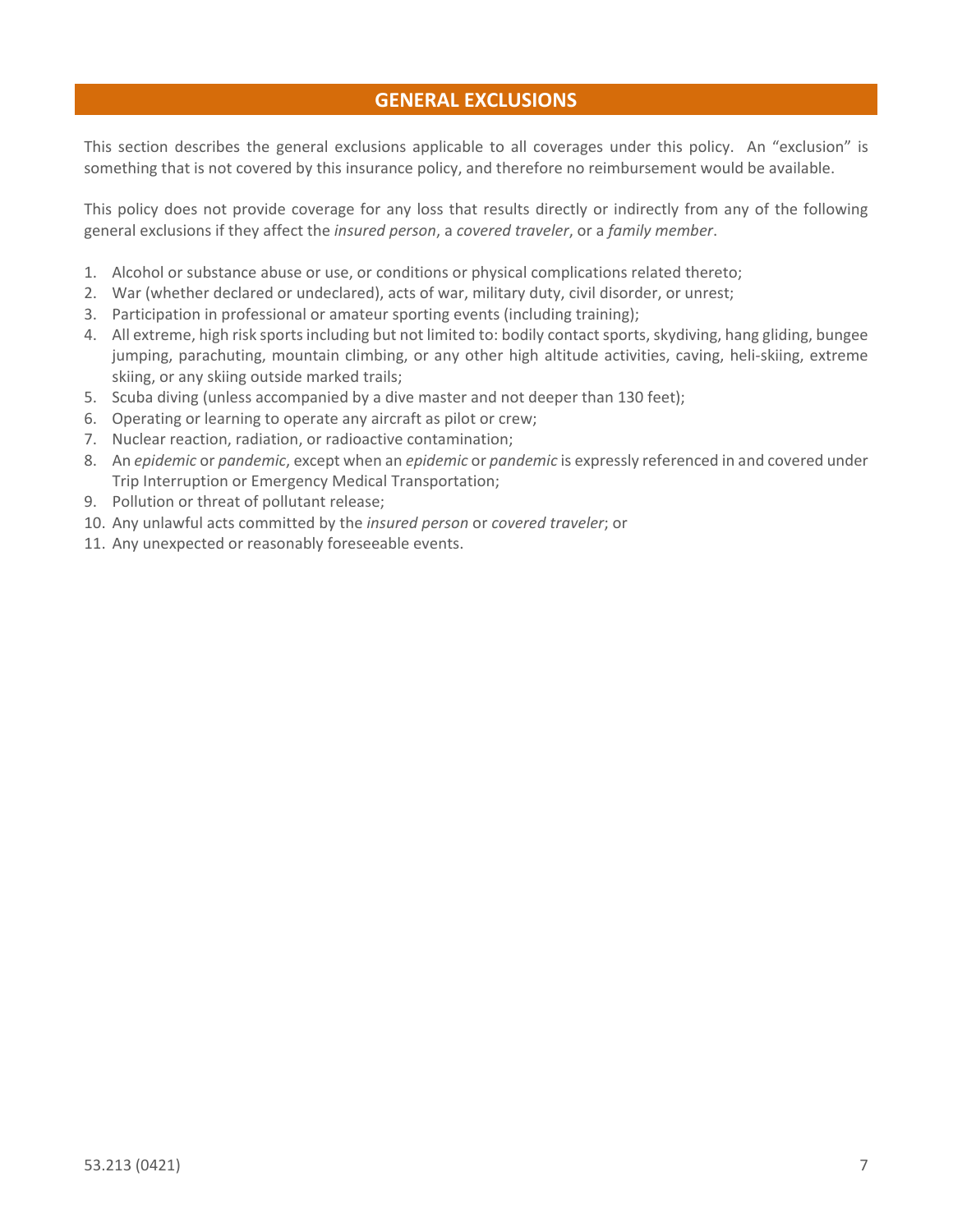### **WHEN THE COVERAGE BEGINS AND ENDS**

#### <span id="page-7-0"></span>**Policy Effective Date**

This policy takes effect at 12:01 a.m. standard time at the address of the *policyholder* on the Effective Date shown on the first page of this policy and will continue in effect until terminated as set forth below.

#### *Insured Person's* **Eligibility**

An *insured person* must be a member of an Eligible Class as shown in the Schedule of Benefits.

#### *Insured Person's* **Effective Date**

Coverage for an *insured person* under this policy will take effect on the date such person becomes a member of an Eligible Class of persons as described in the Schedule of Benefits, provided: (1) this policy is in force; and (2) the required premium is paid.

#### **Termination by the** *Policyholder*

The *policyholder* may terminate this policy, by mailing or delivering written notice at least 90 days in advance. Notice of termination can be given to *us* or *our* agent. Termination will take effect at 12:01 a.m. at the *policyholder's* address on the date of termination.

#### **Termination by** *Us*

Except for non-payment of premium or the failure to meet continued underwriting standards, if any, *we* may not terminate this policy prior to the third anniversary of the Policy Effective Date. *We* may terminate this policy on any premium due date after the third anniversary of the Policy Effective Date by mailing or delivering to the *policyholder* written notice at least 90 days in advance. Termination will take effect at 12:01 a.m. at the *policyholder's* address on the date of termination.

Policy termination may take effect on any date mutually agreed upon in writing by both the *policyholder* and *us*.

Policy termination will not affect coverage in effect prior to the termination date, for which premium has been, or will be, paid in the manner described in the Premiums section of the Schedule of Benefits; however, *we* will not accept additional premium for any coverage beyond the policy termination date.

#### *Insured Person's* **Termination Date**

Coverage for an *insured person* under this policy will immediately terminate on the earliest of the following dates: (1) the premium due date next following the date this policy is terminated; (2) the premium due date if the required premium payment is not made by the *policyholder* when due (subject to the Grace Period provided), except as a result of a clerical error; (3) the premium due date next following the date the *insured person* ceases to be a member of an Eligible Class of persons as described in the Eligibility section of the Schedule of Benefits. At the *policyholder's* option, in lieu of item (1) coverage for *insured persons* under this policy will immediately terminate on the date this policy is terminated, and all unearned premiums will be refunded.

Termination of coverage will not affect a claim for a loss that occurs while the *insured person's* coverage was in force under this policy.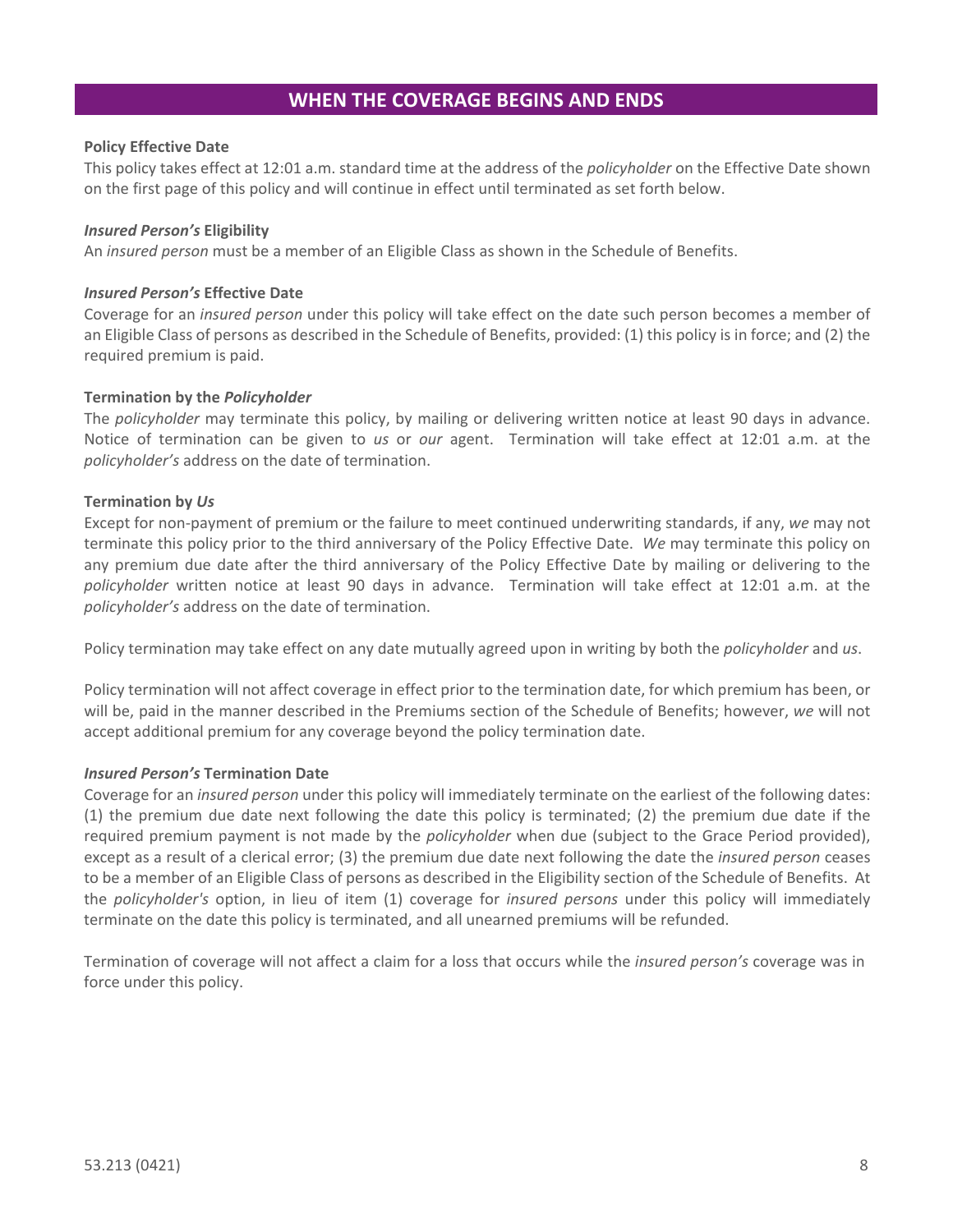### **PREMIUM**

<span id="page-8-0"></span>The premiums due for this policy shall be remitted to *us*. The premium rates are as stated in the attached Premium Schedule.

#### **Change of Premium Rates**

*We* may change the Premium Rates at any time by notifying the *policyholder* within 31 days of *our* intention to do so.

#### **Payment of Premiums**

Premiums for this policy shall become due and payable on the Policy Effective Date and on the first day of each month thereafter, unless otherwise indicated on the Schedule of Benefits.

#### **Grace Period**

A grace period of 31 days will be granted for the payment of each premium falling due after the first premium, during which grace period this policy will continue in force, subject to the *our* right to cancel in accordance with the Termination by *Us* Provision, but the *policyholder*shall be liable to *us*for the payment of the premium accruing for the period this policy continues in force.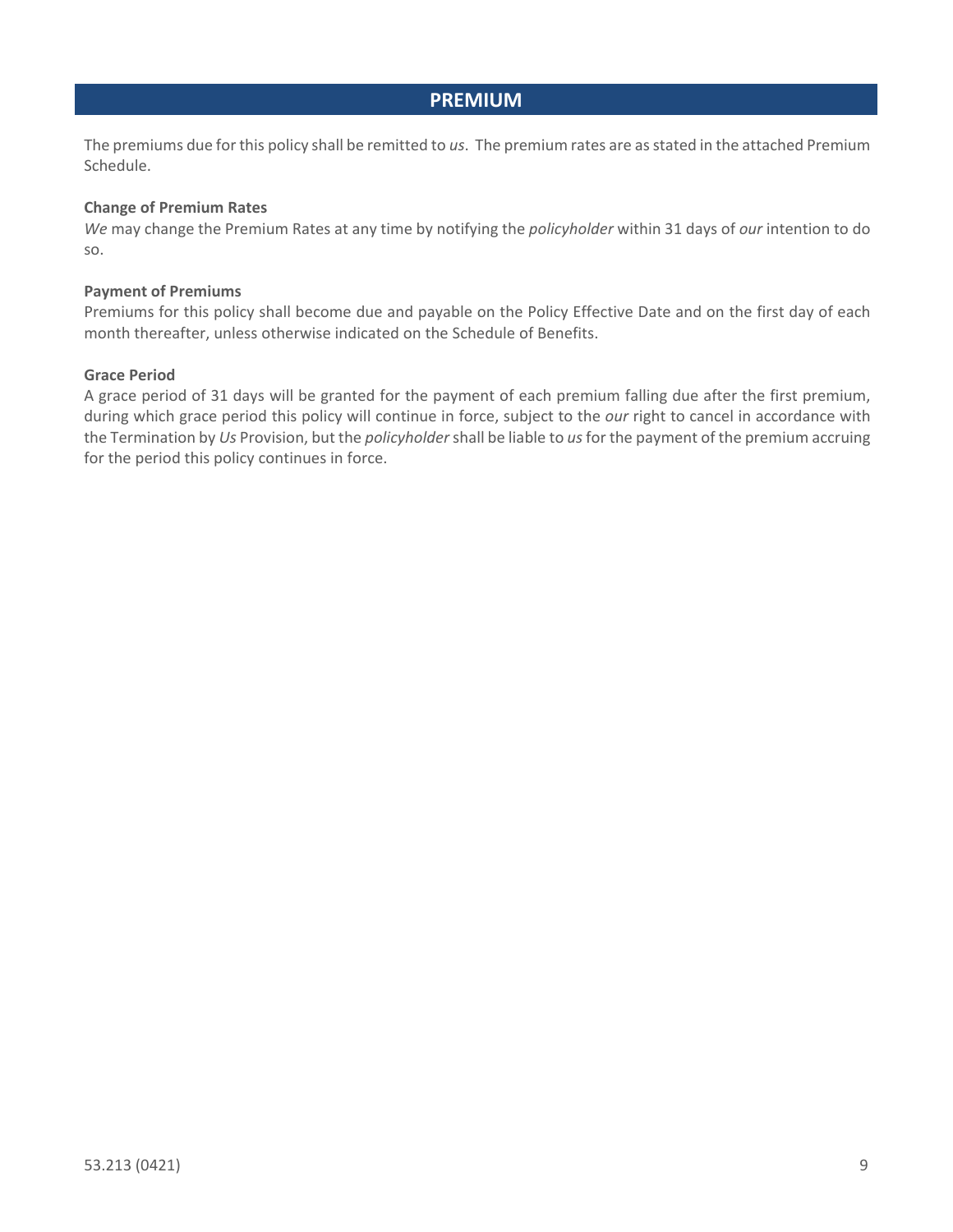## **GENERAL PROVISIONS AND CONDITIONS**

#### <span id="page-9-0"></span>**Entire Contract Changes**

The entire contract is made up of this policy, the Schedule of Benefits and the *policyholder's* Application, and any attached riders and endorsements.

Any change to this policy must be: (1) made in writing; (2) signed by one of *our* officers; and (3) attached to this policy. No agent has authority to change the policy or waive any of its provisions. The consent of an *insured person* is not needed to change this policy.

#### **Records**

The *policyholder* must maintain adequate records acceptable to *us* and provide any information required by *us*  relating to this Insurance.

*We* will be permitted to examine and audit the records of the *policyholder* that relate to this policy at: (1) any time during the policy term; and (2) within two years after the expiration of this policy; or (3) until all claims have been settled or adjusted, whichever is later.

#### **Clerical Error**

If a clerical error is made, it will not affect the coverage of any *insured person*. An error will not continue coverage of any *insured person* beyond the date coverage would end if the error had not been made. After an error is found, *we* will take appropriate action. This may include adjusting, collecting, or refunding premium.

#### **Errors and Omissions**

Clerical error or omission by *us* to the *policyholder* will not:

- 1. Prevent an eligible individual from receiving coverage, if the eligible individual is entitled to coverage under the terms of the policy; or
- 2. Cause coverage to begin or coverage to continue for an individual when the coverage would not otherwise be effective.

If the *policyholder* gives *us* information about an individual that is incorrect, *we* will:

- 1. Use the facts to decide whether the individual meets the definition of an *insured person* and has coverage under the policy and in what amounts; and
- 2. Make a fair adjustment of the premium.

#### **New Entrants**

All individuals added to an Eligible Class shown in the Schedule of Benefits are eligible for insurance under this policy.

#### **Representations**

By accepting this policy, the *policyholder* agrees that:

- 1. The statements in Application made part of this policy are accurate and complete;
- 2. Those statements are based upon the representations by the *policyholder*; and
- 3. *We* have issued this policy in reliance upon the *policyholder's* representations.

*We* rely on statements made by the *policyholder* in the Application. If there is no fraud, the *policyholder's* statements: (a) are considered representations and not warranties and (b) will not be used to void this policy or reduce any claim. *We* will not contest this policy after it has been in effect for 2 years, except for fraud.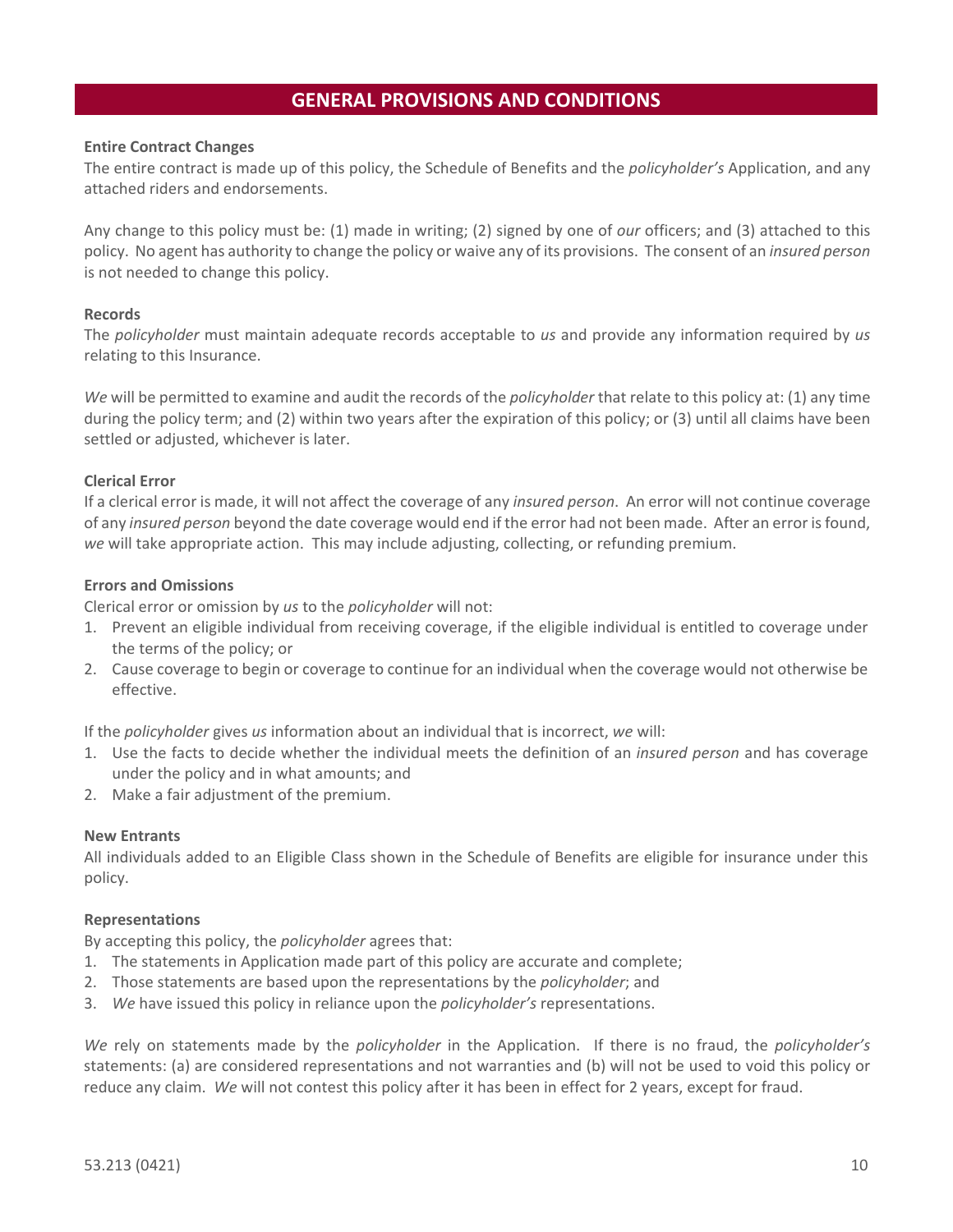#### **False Claim**

If an *insured person* makes any claim knowing it to be false or fraudulent under any Coverage Part or Assistance Service, that Coverage Part or Assistance Service will no longer apply to that *insured person* and all his or her claims thereunder will be forfeited.

#### **Action against** *Us*

No action at law or in equity may be brought to recover under this policy until:

- 1. 60 days after *we* have been given written proof of loss in accordance with the requirements of this policy; and
- 2. All terms and conditions of this policy have been complied with.

#### **Conformity with State Statutes**

Any provision of this policy that, on its effective date, is in conflict with the laws and regulations of the state in which this policy was delivered is amended to conform to the minimum requirements of those laws and regulations.

#### **Due Diligence**

The *insured person* must use due diligence and concur in doing all things reasonably practicable to avoid or diminish any loss or damage to the property insured hereunder. *We* will not unreasonably apply this provision to avoid claims.

#### **Benefits Provided For** *Insured Persons* **and** *Covered Travelers* **Only**

The insurance provided by this policy are solely for the benefit of the *insured persons* and *covered travelers*. No other person or entity will have any legal or equitable right, remedy or claim for coverages or damages under or arising from this policy.

#### **No Benefit to Bailee**

This insurance will in no way inure directly or indirectly to the benefit of any carrier or other bailee.

#### **Subrogation**

If *we* become liable for any payment to an *insured person* under this policy for losses suffered, *we* will be subrogated, to the extent of such payment, to all the rights and remedies of the *insured person* against any party with respect to such loss, and will be entitled at its own expense to sue in the name the *insured person*. The *insured person* agrees to assist *us*, as it may reasonably require, in preserving its rights against those responsible for such loss, including but not limited to, executing all documents necessary to enable *us* to bring suit in the name of the *insured person*.

#### **No Assignment without Consent**

Neither the *policyholder* nor an *insured person* may assign or otherwise transfer any one or more rights, duties, obligations, claims, coverages, or benefits under this policy without *our* prior written consent. Any attempt to make such an assignment or transfer without *our* prior written consent will be null and void in all respects.

#### **Notice of Claim**

Written notice of claim must be given to *us* within 30 days after the occurrence or commencement of any loss covered by this policy, or as soon as reasonably possible. Notice given by or on behalf of the claimant to the *policyholder* at its office or to any of *our* authorized agents, with information sufficient to identify the *insured person* will be deemed notice to *us*.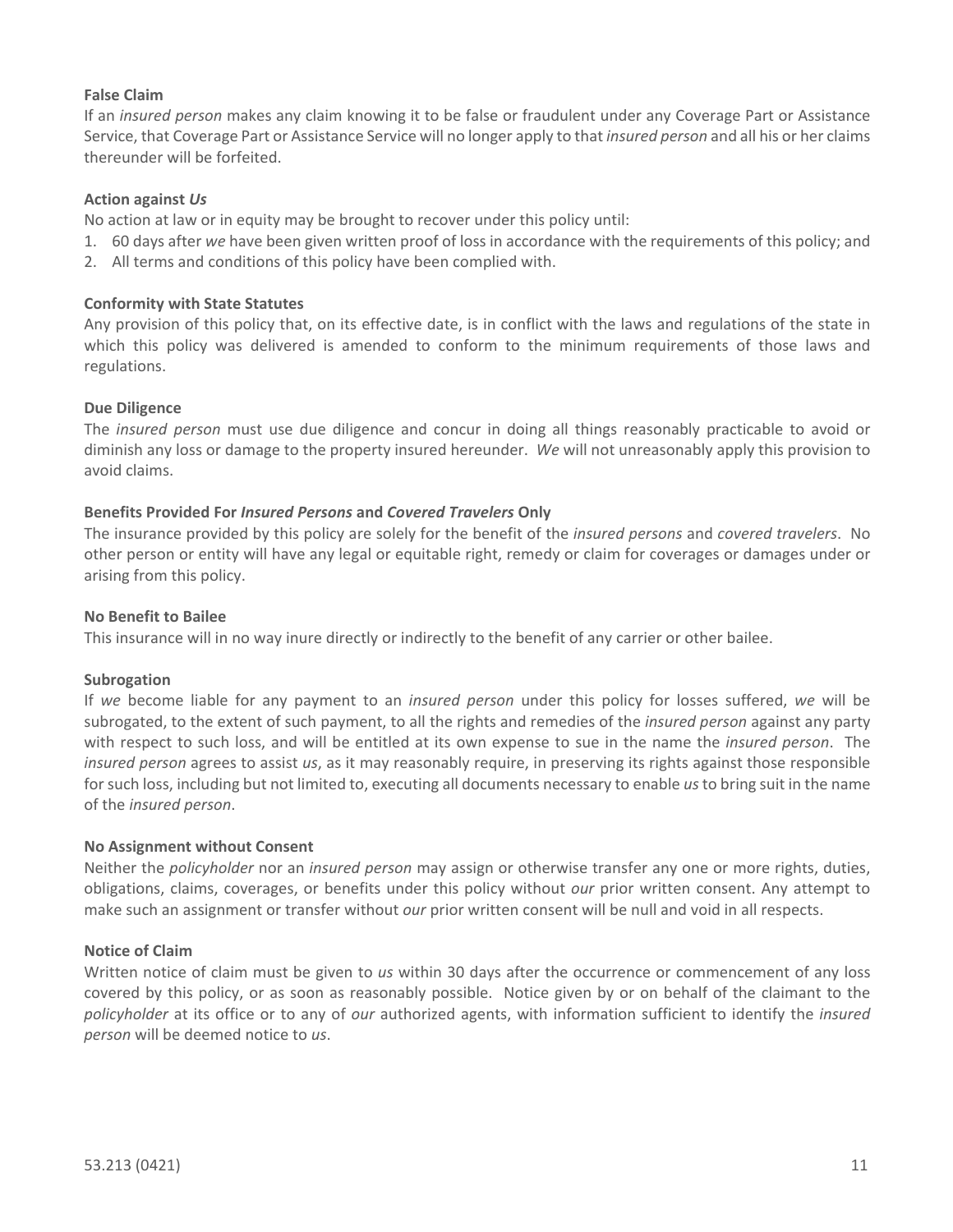#### **Claim Forms**

*We* will furnish claim forms to the *insured person* within 15 days of receipt of a notice of claim. If these forms are not furnished within 15 days, the *insured person* will satisfy this requirement by sending *us* written proof of loss. This proof should include information sufficient to identify the *insured person*, this policy number, and a description of both the occurrence and the nature and extent of the loss.

#### **Proof of Loss**

Written proof of loss must be given to *us* within 90 days of the date of loss. If it is not possible to give this proof of loss within the time required, *we* will not reduce or deny any coverages if the proof is given as soon as practicable. However, in no event, other than legal capacity, will proof be given more than one year after the date of loss.

#### **Time of Payment of Claims**

*We* will pay the claim after receipt of acceptable proof of loss. Claims will be paid in accordance with the payment of claims provision.

### **Payment of Claims**

All claims will be paid to the *insured person*, if living; otherwise, to his or her estate.

Any payment made in good faith will discharge *our* liability to the extent of that payment.

#### **Physical Examination**

*We*, at *our* own expense, have the right to have the *insured person* examined as often as reasonably necessary while a claim is pending.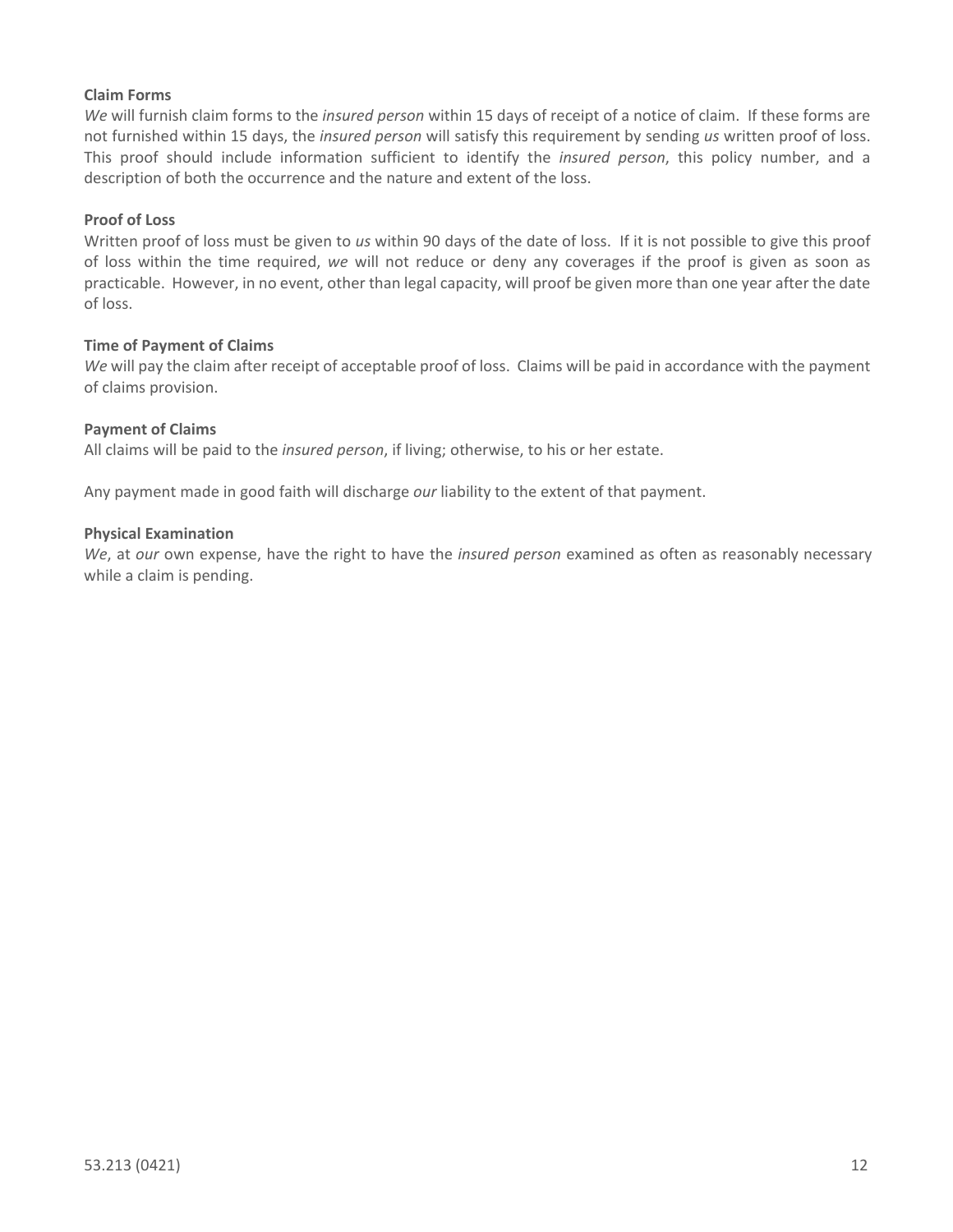## **BCS INSURANCE COMPANY**

## **(A Stock Company)**

## **PENNSYLVANIA STATE AMENDMENT**

The Travel Protection Insurance Policy and the Summary Description are amended as follows:

I. **Travel Protection Insurance Policy** and **Summary Description, DEFINITIONS,** the definition of Hospital is deleted in its entirety and replaced with the following:

| A facility that:<br><b>Hospital</b><br>1. Is operated according to law and is licensed or approved by the responsible state<br>agency;<br>2. Is primarily engaged in providing medical care and treatment of sick or <i>injured</i><br>people on an inpatient basis and for which a charge is made; and<br>3. Provides 24-hour nursing service by or under the supervision of registered nurses<br>$(R.N.'s)$ .<br>A hospital does not include:<br>1. A nursing, convalescent or geriatric unit of a hospital when a patient is confined<br>mainly to receive nursing care;<br>2. A facility that is, other than incidentally, a clinic, rest home, nursing home,<br>convalescent home, home health care, or home for the aged, nor does it include<br>any ward, room, wing, or other section of the hospital that is used for such<br>purposes; or<br>3. Any military or veterans hospital or soldiers home or any hospital contracted for<br>or operated by a national government or government agency for the treatment of<br>members or ex-members of the armed forces for which no charge is normally<br>made. |  |
|---------------------------------------------------------------------------------------------------------------------------------------------------------------------------------------------------------------------------------------------------------------------------------------------------------------------------------------------------------------------------------------------------------------------------------------------------------------------------------------------------------------------------------------------------------------------------------------------------------------------------------------------------------------------------------------------------------------------------------------------------------------------------------------------------------------------------------------------------------------------------------------------------------------------------------------------------------------------------------------------------------------------------------------------------------------------------------------------------------------------|--|
|                                                                                                                                                                                                                                                                                                                                                                                                                                                                                                                                                                                                                                                                                                                                                                                                                                                                                                                                                                                                                                                                                                                     |  |
|                                                                                                                                                                                                                                                                                                                                                                                                                                                                                                                                                                                                                                                                                                                                                                                                                                                                                                                                                                                                                                                                                                                     |  |

II. **Travel Protection Insurance Policy, GENERAL PROVISIONS AND CONDITIONS,** Proof of Loss is deleted in its entirety and replaced with the following:

#### **Proof of Loss**

Written proof of loss must be given to *us* within 90 days of the date of loss. If it is not possible to give this proof of loss within the time required, *we* will not reduce or deny any coverages if the proof is given as soon as practicable. However, in no event, other than legal capacity, will proof be given more than one year after the date of loss.

*We* will, no later than the 15th business day after receipt of all of the items, statements and forms *we* requested as necessary to secure final proof of loss, deliver written notification to the *insured person* of:

- 1. *Our* acceptance of such claim; or
- 2. *Our* rejection of such claim, accompanied by the reason(s) for rejection.

If *we* are unable to accept or reject the claim within the time period specified above, *we* shall notify the *insured person* of the need for additional time, accompanied by the reason(s) for needing additional time, within 15 business days after receipt of the proof of loss. If the investigation remains incomplete, *we* will, within 30 days from the date of the initial notification and every 45 days thereafter, send to the *insured person* a letter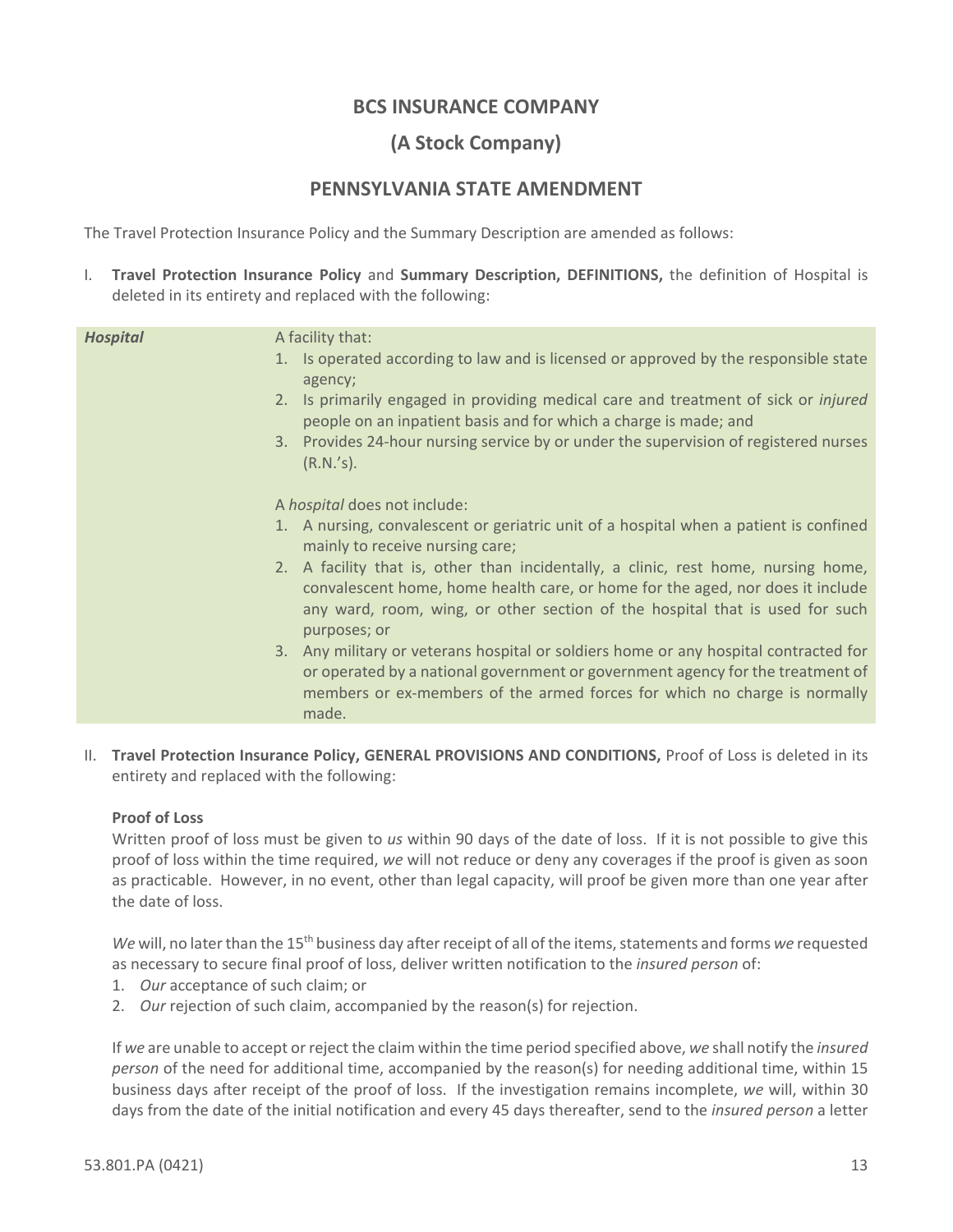setting for the reason(s) additional time is needed for investigation and state when a decision on the claim may be expected.

If, however, *we* have a reasonable basis to believe the *insured person* has fraudulently caused or contributed to the loss by arson or other illegal activity, *we* shall provide written notification of its acceptance or rejection of the claim within a reasonable time for full investigation after receipt by *us* of a properly executed proof of loss.

III. **Summary Description, GENERAL PROVISIONS AND CONDITONS,** How to File a Claim is deleted in its entirety and replaced with the following:

#### **How to File a Claim**

Please gather the information below if *you* have a covered loss during your *trip* as it will be requested when *you* file a claim upon returning home. **All claims must be reported to Allianz Global Assistance within 30 days from the date of loss or as soon after that date as is reasonably possible.**

Written proof of loss must be given to *us* within 90 days of the date of loss. If it is not possible to give this proof of loss within the time required, *we* will not reduce or deny any coverages if the proof of loss is given as soon as practicable. However, in no event, other than legal capacity, will proof be given more than one year after the date of loss.

*We* will, no later than the 15<sup>th</sup> business day after receipt of all of the items, statements, and forms *we* requested as necessary to secure final proof of loss, deliver written notification to *you* of:

- 1. *Our* acceptance of such claim; or
- 2. *Our* rejection of such claim, accompanied by the reason(s) for rejection.

If *we* are unable to accept or reject the claim within the time period specified above, *we* will notify *you* of the need for additional time, accompanied by the reason(s) for needing additional time, within 15 business days after receipt of the proof of loss. If the investigation remains incomplete, *we* will, within 30 days from the date of the initial notification and every 45 days thereafter, send to *you* a letter setting forth the reason(s) additional time is needed for investigation and state when a decision on the claim may be expected.

If, however, *we* have a reasonable basis to believe *you* have fraudulently caused or contributed to the loss by arson or other illegal activity, *we* will provide written notification of its acceptance or rejection of the claim within a reasonable time for full investigation after receipt by *us* of a properly executed proof of loss.

IV. **Travel Protection Insurance Policy** and **Summary Description, GENERAL PROVISIONS AND CONDITIONS,** the following is added:

#### **Prejudgment Interest**

If awarded, prejudgment interest will be paid outside the limits of the policy.

There are no other changes to the policy or Summary Description.

**BCS Insurance Company**

Petr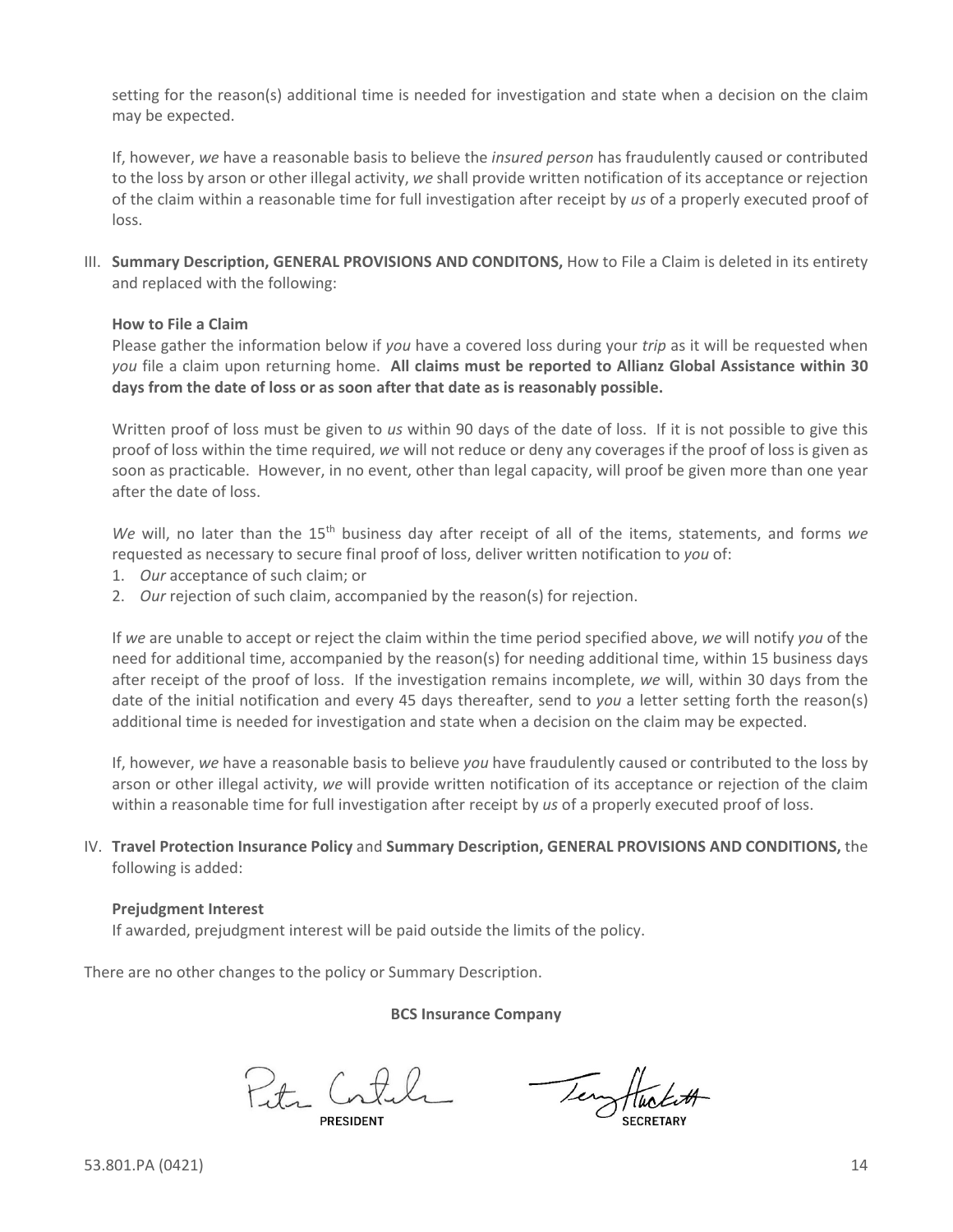## **BCS INSURANCE COMPANY**

**(A Stock Company)**

## **ENDORSEMENT**

### **VEHICLE RETURN COVERAGE**

#### **I. DESCRIPTION OF COVERAGES,** the following coverage is added:

#### **B. VEHICLE RETURN COVERAGE**

Coverage applies to the *insured person* and any *covered traveler* during each *trip* within the *policy territory* when the *insured person* is either a driver or passenger in the *insured person's* or *covered traveler's motor vehicle*. *We*  will provide reimbursement for the cost of transporting the *motor vehicle* to the *insured person's primary residence*, up to the limit specified in the Schedule of Benefits.

#### **Covered reasons:**

1. *Illness* or *injury* of the *insured person* or *covered traveler*.

2. *Illness* or *injury* of the driver of the *motor vehicle*, if other than the *insured person* or *covered traveler*.

The following conditions apply:

- a. If the Vehicle Return is due to *illness* or *injury*, a *physician* must recommend that the person interrupt or delay the *trip* due to the severity of the person's condition;
- b. The *insured person* or *covered traveler* must contact *us* prior to making arrangements, unless it is not reasonably possible to do so; and
- c. The *motor vehicle* must be operable and transportation must be performed by an accredited transportation company.

Coverage is not provided if:

- 1. The *motor vehicle* is a rental vehicle or has an original lease term of less than one year; or
- 2. The transportation of the *motor vehicle* could have been performed by the *insured person*, a *covered traveler*, or the driver of the *motor vehicle* if other than the *insured person* or *covered traveler*.

**IMPORTANT:** Please refer to the Schedule of Benefits to confirm the applicable limit.

All provisions, limitations, and exclusions in the policy shall apply. There are no other changes to the policy.

BCS Insurance Company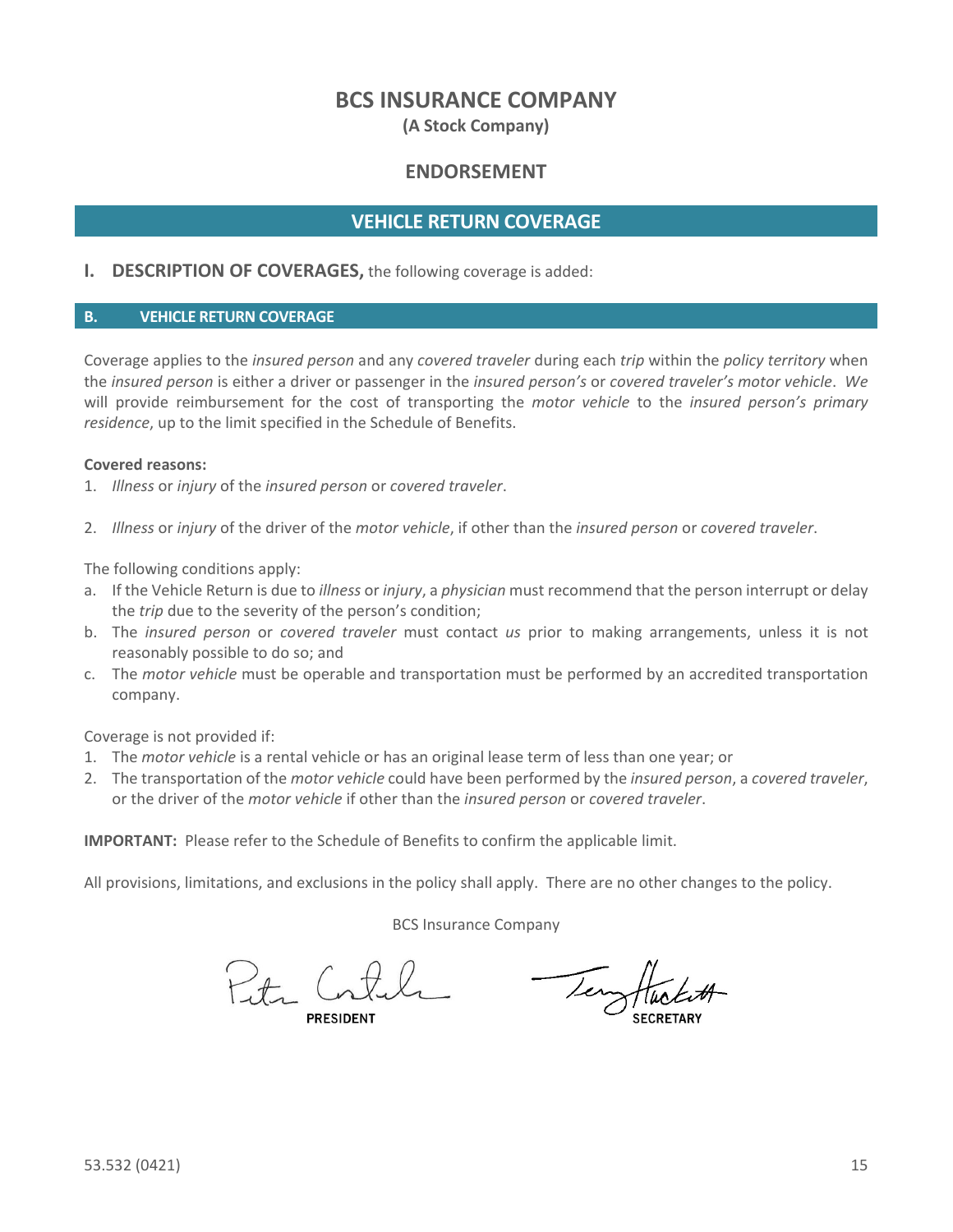# **MONTHLY PREMIUM SCHEDULE:**

### **Plan A: Premier**